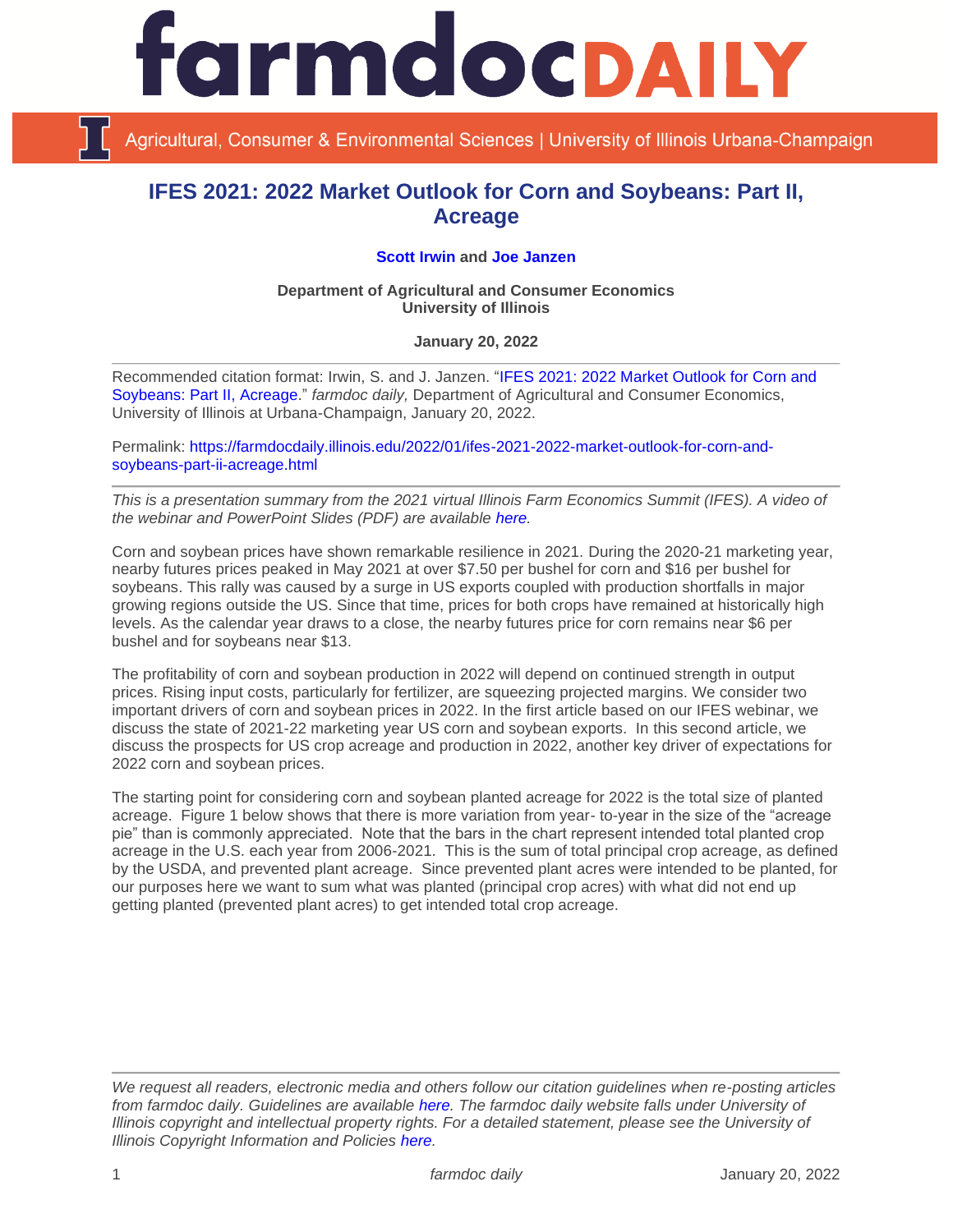

Total intended crop acreage increased during the ethanol boom years from 2006 through 2013, peaking at 332 million acres in 2013. After this peak, acreage declined steadily to a low of 319.3 million in 2021. While there are a variety of factors that influence the level of total crop acreage, the data indicate that economic incentives play an important role. A simple measure of that incentive is the marketing year average price of corn. While simple, corn does have the largest share of crop acreage in the U.S. Here, we plot the total intended crop acreage vs. the marketing year price of corn lagged by one year in order to reflect the market price in the time frame when farmers made acreage decisions for a given crop.

There is clearly a relationship between current total crop acreage and the previous year price of corn. It is not exact by any means, but is helpful in predicting trends in total acreage. The WASDE forecast for the season average price of corn for 2021/22 was \$5.45 per bushel at the time of this writing. This is the price that is relevant for projecting total acreage for 2022. Since the price of corn is so high, historically speaking, it suggests a sharp rebound in total crop acreage of around 7 million acres. This would put total acreage at 326.5 million in 2022, the highest level since 2014.

The projection of a jump in total intended crop acreage for 2022 is a crucial part of projecting corn and soybean planted acreage. Prices for most crops are currently high from a historical standpoint, so there is an incentive to plant more of many crops. The projected increase in Figure 1 means that planted acreage can basically increase across the board and crops will not have to "steal" acres from other crops in order to expand acreage.

With that context, we can move on to projecting corn and soybean planted acreage for 2022. The steps involved are shown in Table 1. The starting point here is the combined total of corn and soybean acreage, which has not varied much in recent years. This makes sense because corn and soybeans generally "compete" for the same acres and the total of the two crops does not vary greatly from year-toyear. We do forecast a small increase in combined corn and soybean acreage for 2022, in view of the increase in total crop acreage availability and high prices for both crops. Our projection is 183 million acres, the highest in recent years. We project 1.5 million prevented plant acres in 2022 for the two crops, near the historical average, and this results in 181.5 million combined planted acres for the two crops.